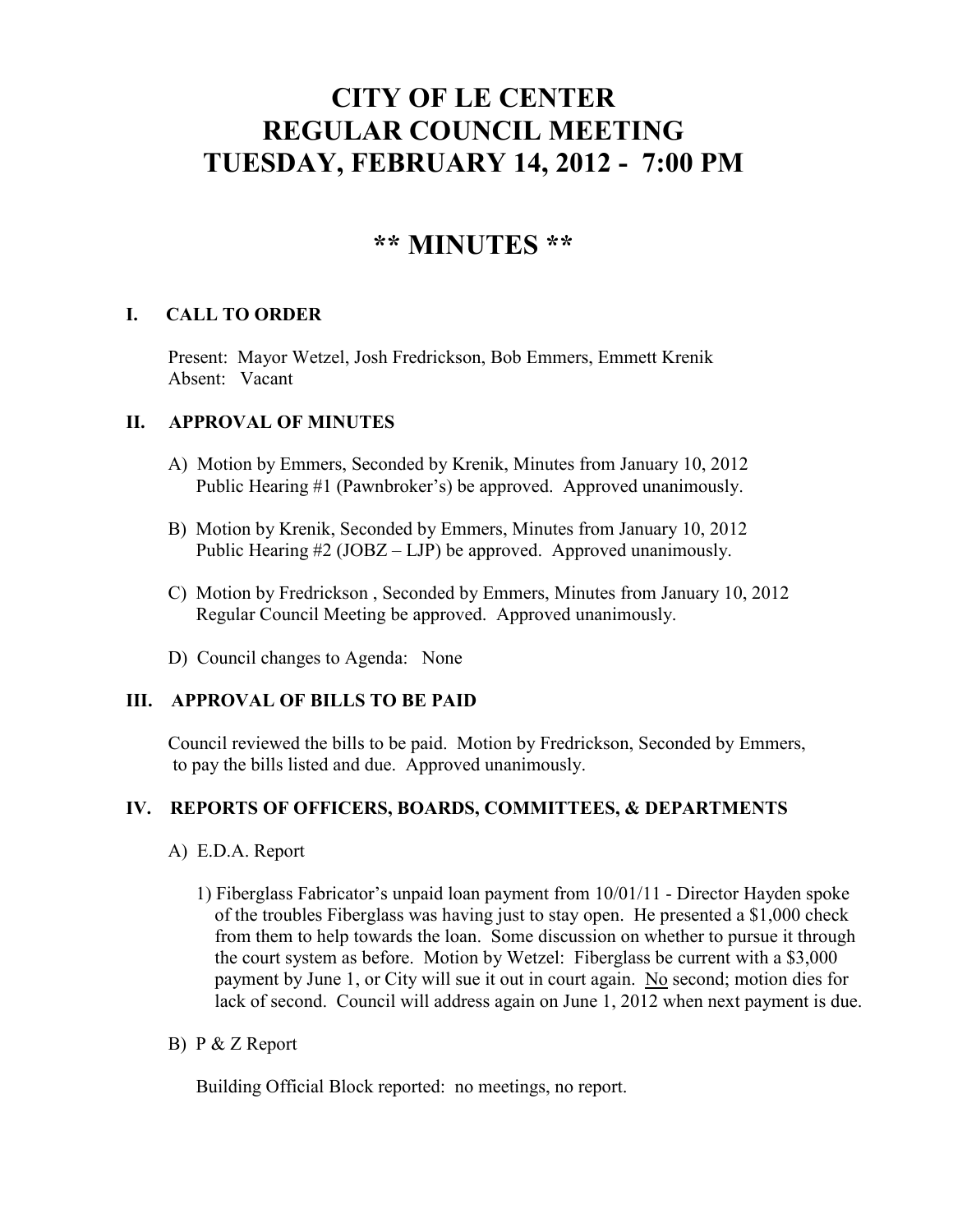C) Municipal Liquor Store

On-Sale Mgr. Mike Nelson gave the January report: Sales were \$55,193.00: down \$25,000 from Dec.'11 and down \$9,400 from Jan.'11. Nelson also reported: football Sunday's have been poor/ new employee Collins and Mgr. Nelson to attend state liquor boot camp to learn more about P.O.S. register system/ wants to start planning the outdoor back patio/ winter sales have been poor/ this is customer appreciation week at the Municipal with specials all week and liver feed Saturday.

D) Police Department

Police Chief Pfarr reported on the police activities for month of January: 71 calls/ 2,459 miles patrolled. Pfarr also reported: we updated the Xpediter office computer software program.

- 1) Consider a new police vehicle lease/purchase now: state bid price is \$27,048.36 thru Factor Motors for a 2013 Ford Taurus. After much discussion; Council generally agreed they would like to hold off until November and re-bid the vehicle for the 2013 budget year.
- E) Water, Sewer, Streets, Parks

Public Works Supt. Curt Roemhildt gave the monthly reports:

- Streets- Sewer-Water- Refuse: with virtually no snow; not much going on.
- F) Bolton & Menk Engineering (Joel Hawbaker, Engineer)
	- 1) 2010 Minnesota Street & Waterville Ave. Project- half  $(\frac{1}{2})$  the results are back on the testing of the concrete street smoothness; full report at next month's meeting.
	- 2) 2012 Lexington Ave. Project- Mayor Wetzel announced the Lexington Avenue street project was dead in 2012 for sure.

#### **V. PUBLIC FORUM**

There were no petitions, requests, or communications from the general public.

#### **VI. OLD BUSINESS**

 A) Pawnbroker's **Ordinance 2012-1** w/ application: Attorney Moran explained his changes to the original version after meeting with concerned business owners. Public Hearing was held January 10<sup>th</sup>. Motion by Fredrickson, Seconded by Emmers, to approve the Pawnbroker's Ordinance as amended. Approved unanimously. Ordinance becomes in force upon publication in official newspaper.